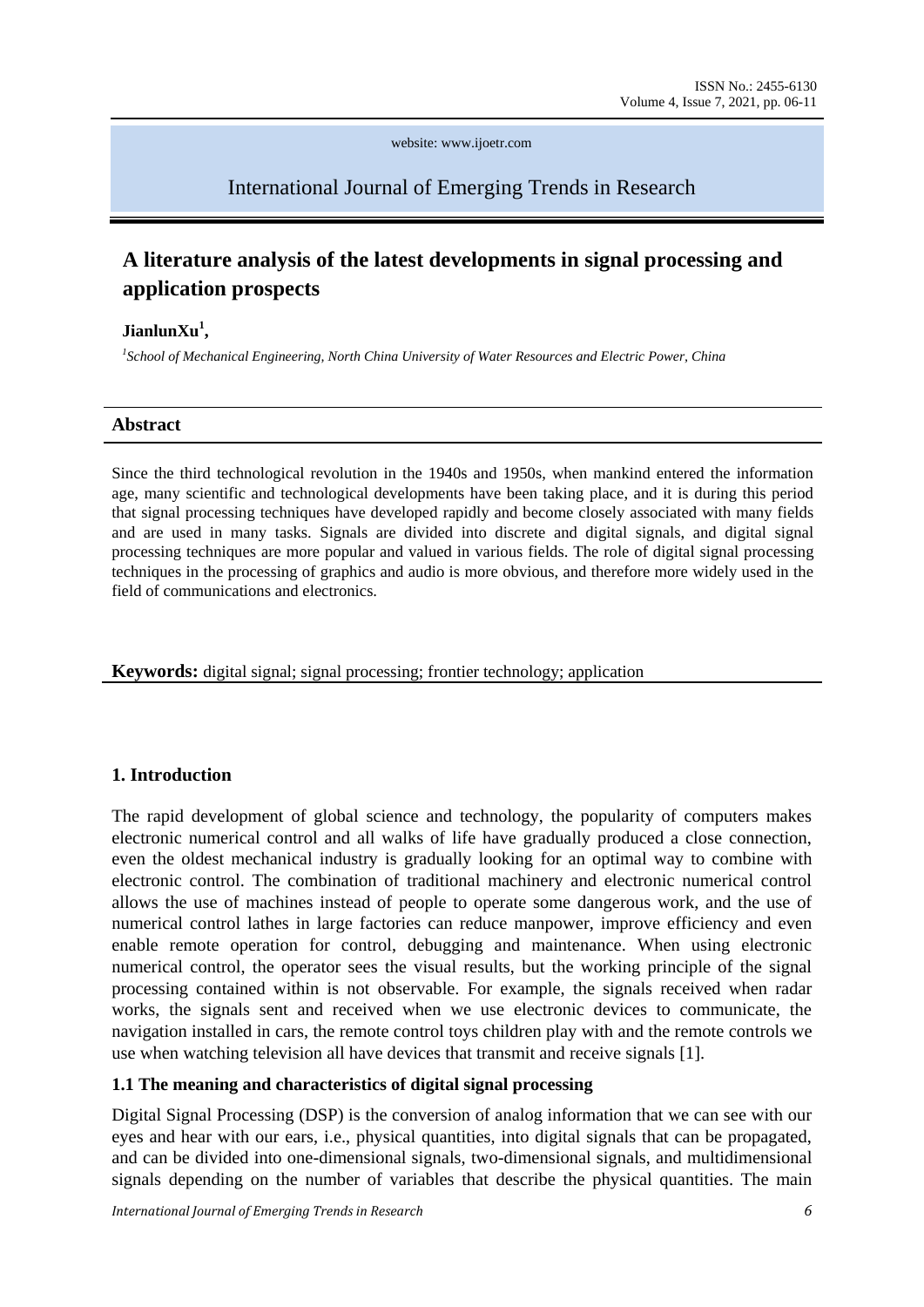purpose of signal processing is to convert the observed physical signals into digital signals using instruments or devices that can be processed to transmit these signals while maintaining the integrity of the information. For example, in the case of communications, images and sounds can be compressed to enable the transmission of such information over long distances. Moreover, digital signal processing technology has the advantages of good anti-interference capability, fast and efficient processing of information, high accuracy, flexible operation, and high operability [2].

### **1.2 The history of digital signal processing technology**

Since the 1950s, when computer technology became popular in various countries and continued to develop, signal processing techniques began to be studied and emphasized by some scientists. First developed for discrete signals, the Z-transform became a fundamental tool for describing linear discrete-time systems and guided the design of digital filters. It was not until the 1980s that the world's first digital signal processor was developed in the USA [3]. Due to the high price of digital signal processing chips, many companies could not afford them at the early stage of development, resulting in a low range of applications. By the 1990s, chip manufacturing technology had gradually matured, and signal processing technology was gradually applied to communications, medical, digital, radar, industrial and other fields.

### **2. Application of digital signal processing technology**

### **2.1 Communication field**

### **2.1.1 Compression coding of sound and images**

The application in the field of communication must first ensure the integrity of the information in the process of transmission, otherwise the communication of information that does not get complete and accurate loses its meaning, digital signals have good anti-interference and can be used as a storage medium to transmit information because they can transmit information in a narrow bandwidth spectrum. The speech is encoded through the speech encoder for input to the digital storage medium and then to the speech encoder for encoding output to complete the whole process of speech transmission [4].

### **2.1.2 Software radio**

Digital signal processing technology also has the same important role in radio propagation, software radio mainly relies on the main body is software, such as wireless calls, video surveillance, etc., the transmission of these information is dependent on digital signals to complete. When applied to software radio, digital signal processing technology requires a high degree of chip integration, which can be matched with a wide variety of hardware circuits, and in order to eliminate the influence of the outside world on the analog signals emitted by the RF antenna, the digital processor must be installed next to it when it is installed [5].

### **2.2 Medical field**

### **2.2.1 Hearing aids**

The working principle of hearing aids is to enable the hard-of-hearing people to receive sound effectively and accurately through different frequency gains, but the traditional hearing aids have less frequency gain and only three frequency bands, high, medium and low, which are difficult to meet the needs of each different person [6]. With the use of digital signal processing technology, frequency modulation can be performed to meet the needs of each individual, and it also has the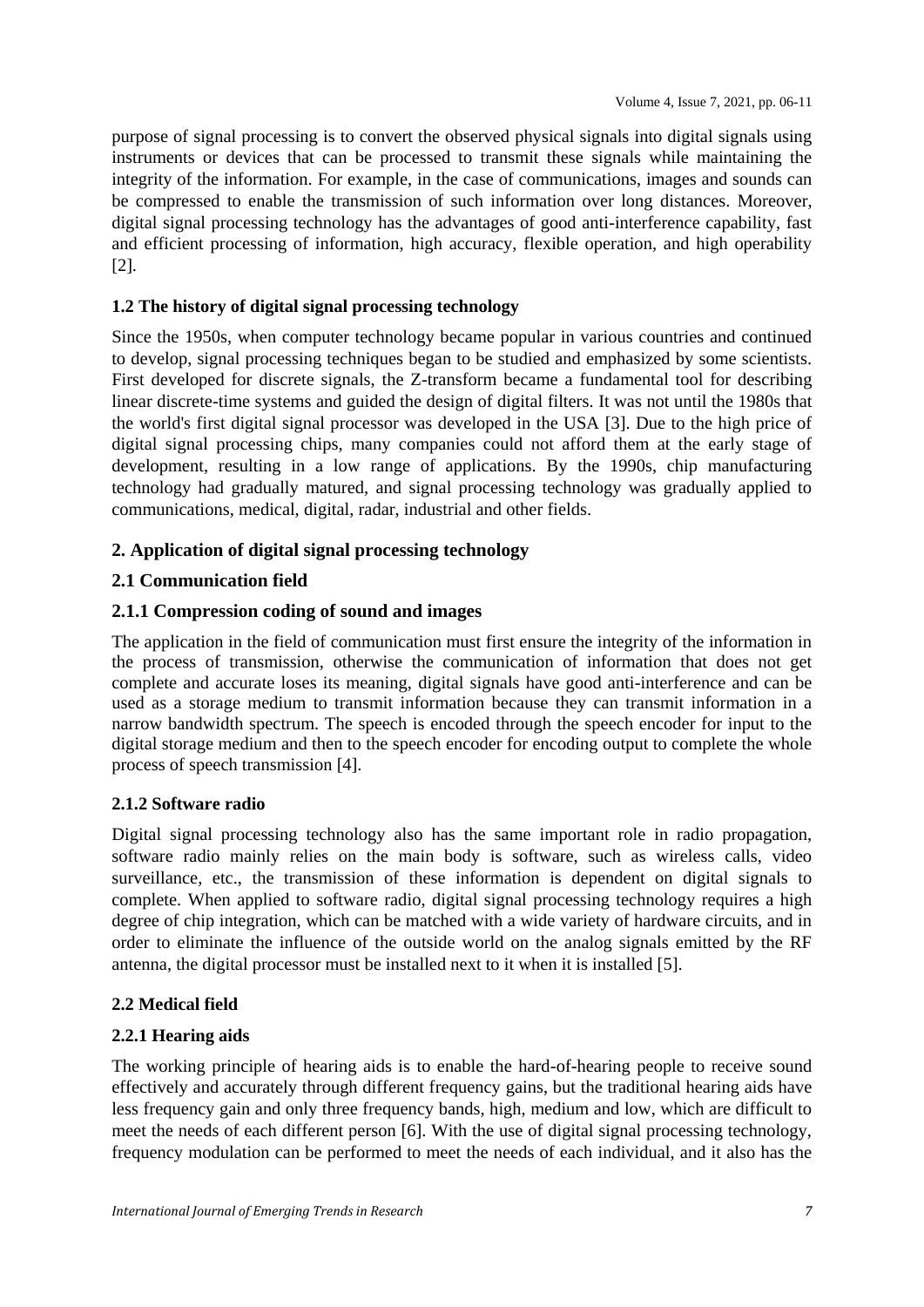effect of noise reduction in order to improve the sound quality, and very good anti-interference can prevent the sound quality from being affected by different magnetic fields.

### **2.2.2 Medical testing**

With the development of microcomputer technology and signal processing technology, this technology has also been applied in the medical field, where there is no shortage of electronic equipment, which has led to the rapid development of signal processing technology in the medical field [7]. For example: ECG examinations, brain wave examinations, ultrasound examinations, OTC examinations, X-ray examinations, etc. The signals during these examinations are often very weak analogue signals, which can be converted into digital signals using a number of instruments. Examples include: conventional medical electronic diagnostic machines, devices that can analyse ECGs in real time, automatic biochemical analysis devices, automatic white blood cell sorting devices and computerised X-ray tomography devices.

### **2.3 Digital field**

Nowadays, the camera pixels can be very high, and there are many advantages of the current digital cameras compared to the previous ones, and the first digital camera was produced in 1991 by Kodak in Japan using digital signal processing technology [8]. The digital camera can convert and digitize the optical signal through photosensitive semiconductor elements to compress the image file into a smaller capacity and store it in memory, and it is highly operable and can be modified if there is dissatisfaction. And the United States has long applied the technology to space photography, the use of digital signal processing technology to space photography images back to Earth and will not be distorted.

### **2.4 Internet of things field**

Internet of Things (IoT) technology is an important part of information technology based on the Internet and connects many fields such as medicine, agriculture and transportation. The use of digital signal processing technology in the medical field can help doctors obtain more accurate test results; in the field of industrial automation the use of digital signal processing technology can improve efficiency, and signal processing technology is needed in the collection and analysis of information; in the field of transportation the use of digital signal processing technology can reasonably and efficiently set the travel time of trains, effectively avoiding multiple trains passing through the same intersection at the same time or stopping at the same station, saving time and ensuring safety. This saves time and ensures safety [9].

### **2.5 Automotive field**

The economy is growing fast and there are advances in all aspects of food, clothing, housing and transportation. In China, cars are becoming a common means of transportation. There are four major components of a car including the car engine, the chassis of the car, the car body and the electrical equipment. The electrical equipment of the car has a great role, and the control system of the car belongs to the electrical equipment [10]. The car's navigation is a radar system, and the car's driving recorder and reversing rear camera belong to the monitoring system, and the realization of the functions of the electronic components of these systems is done by digital signal processing technology. The navigation system can provide real-time feedback to the driver about the road conditions, and if digital signal processing technology is not used, the clarity of the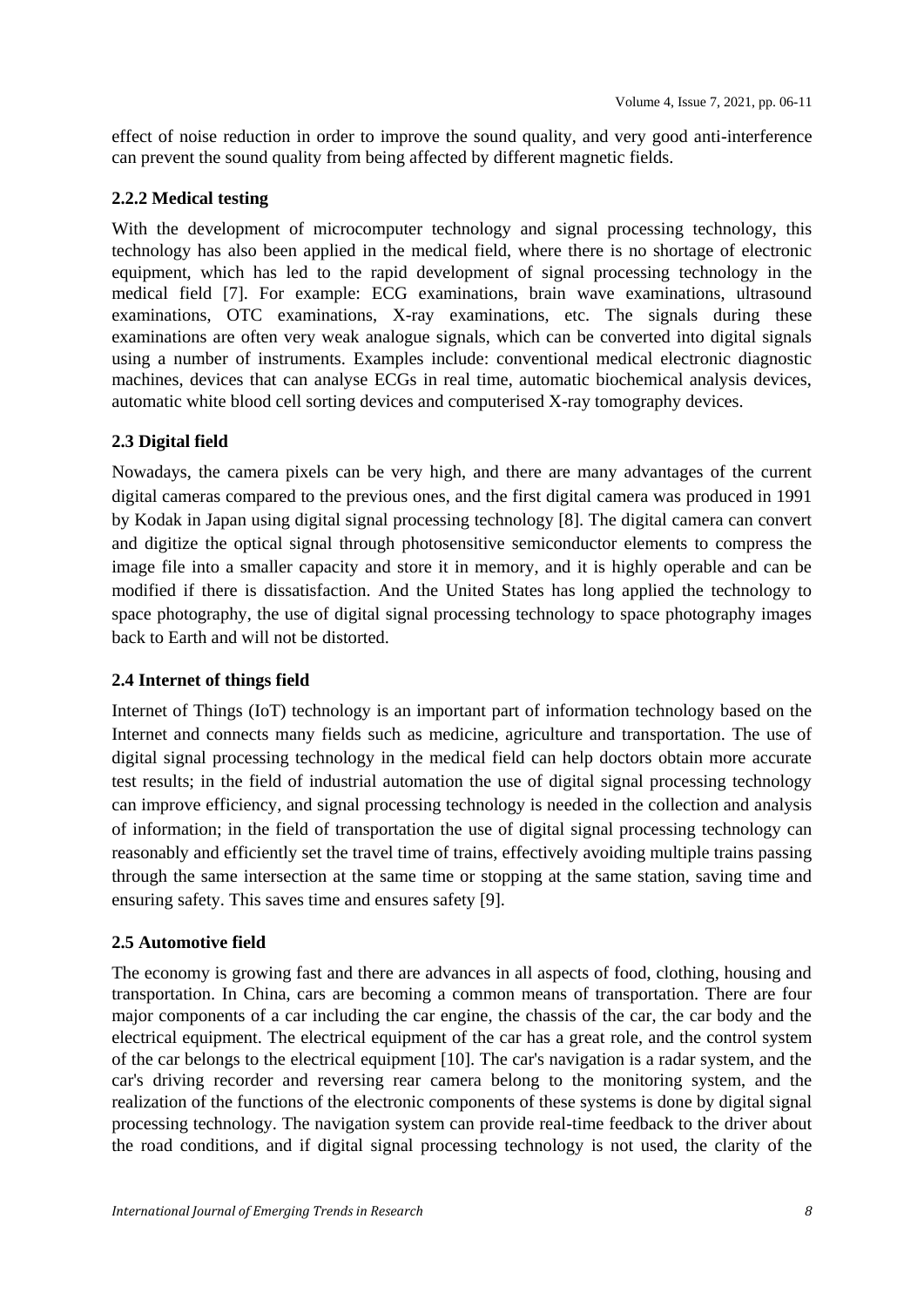captured images can hardly be guaranteed, and the driver will not be able to accurately judge the road conditions in the process of driving, and the safety of the driver cannot be guaranteed.

### **3. Frontier technologies in digital signal processing**

### **3.1 Wavelet transform**

Wavelet transform refers to the representation of a signal by an oscillating waveform of finite length or fast decay and called a "mother wavelet". It is a new transform analysis method, which is a good signal processing method in both time and frequency domain analysis, and in the process of continuous development, the wavelet transform has improved its functionality and changed its characteristics accordingly. The wavelet transform has high resolution and also overcomes disadvantages such as window size does not vary with frequency and has applications in prediction, robot control, measurement, and fault diagnosis [11-12].

### **3.2 Empirical modal decomposition**

Empirical modal decomposition is an analysis method that decomposes a signal based on the time-scale characteristics of the data itself, without any predetermined basis functions. The key to this method is its ability to decompose a complex signal into a finite number of Eigen mode functions. Compared with the latest wavelet transform method, this method is more intuitive, more direct and adaptive, and it is very effective for nonlinear and non-stationary signal sequences [13].

### **3.3 Independent component analysis**

Independent Component Analysis (ICA for short) is a new signal processing technique that has just emerged in the 1990s. Its functional feature is to find the source signal precisely in a mixture of multiple signals. This feature is mainly based on the statistical independence of the sources from each other, and the method can eliminate noise while obtaining the source signal [14-15].

### **3.4 Fuzzy calculation**

Fuzzy computing is based on fuzzy set theory, which simulates the imprecise and nonlinear information processing capabilities of the human brain and has uses within many application areas. For the moment it is an important part of the frontier technology of digital signal processing, and its current development may be slightly slow due to its reliance on fuzzy logic, but its wide range of applications has great potential for future development [16].

### **3.5 Neural Computation**

Neural computing refers to the study of the working principles of the nervous system and the artificial imitation of the system, taking the nervous system of higher animals, especially the intelligent activity of the human brain, as the imitation object. Because of the characteristics of neural networks and features such as associative functions and fault tolerance, the research results of neural networks have been developed by integrating information technology and theory to form neural computing technology [17-19].

### **3.6 Evolutionary calculations**

Evolutionary computing is viewed from a biological perspective, and genetics and evolution in biology is also a relatively advanced idea in signal processing technology. If genetic algorithms can be perfectly combined, evolutionary computing is sure to make great breakthroughs.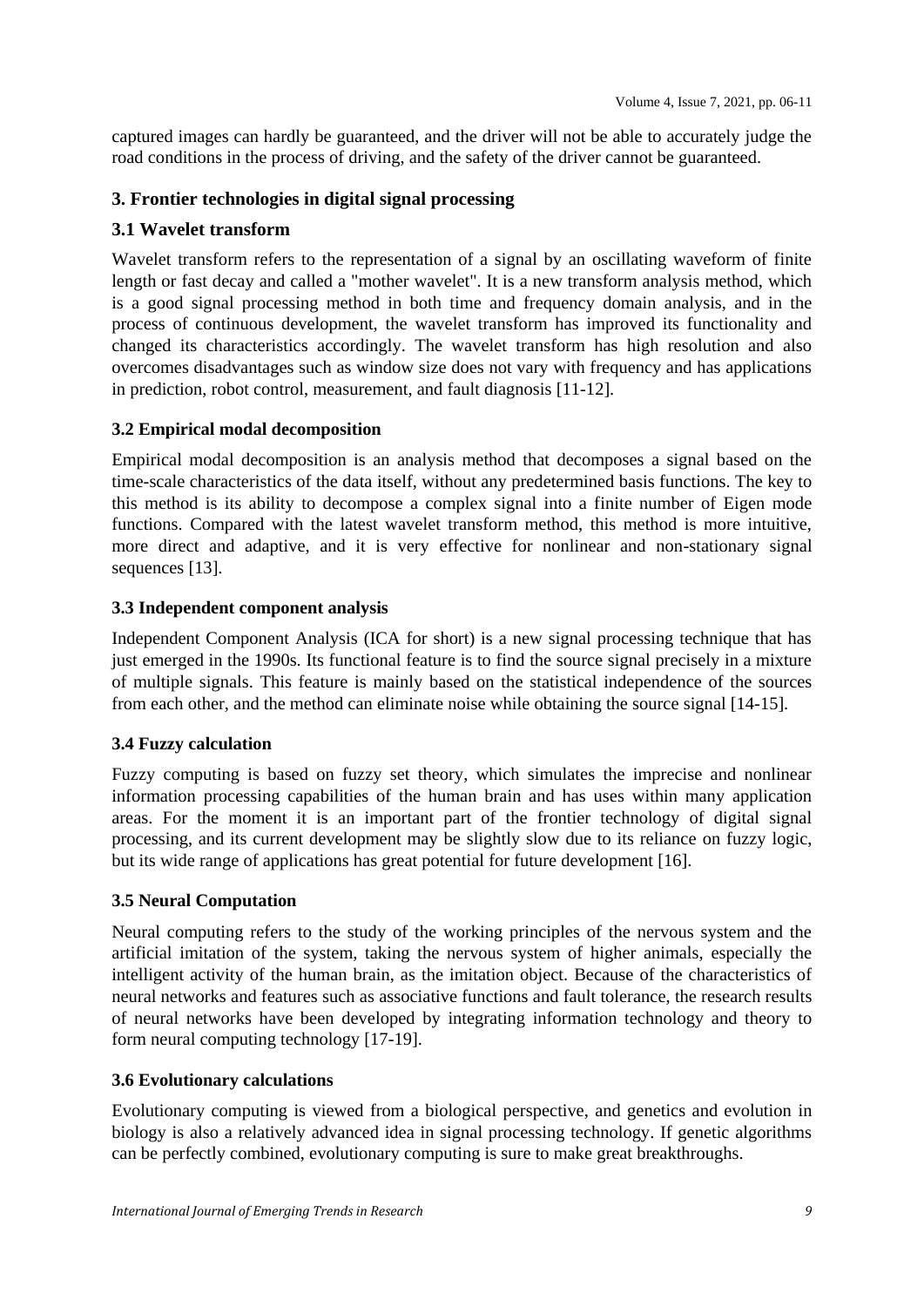#### **4. Conclusion**

In terms of the current applications of signal processing technology in various fields, there are many technologies that are currently in an important position, while some will have rapid progress in the future. DSP will be combined with microprocessors, or DSP with FPGAs, which are the future trend of development.

#### **References**

- [1] Zhang, L. Application of digital signal processing technology in the field of communication. Heilongjiang Science,2020,11(08):52-53.
- [2] B.J. Kim,K.B. Lee,J.M. Lee,S.H. Hwang,D.H. Heo,K.H. Han. Design of optimal digital filter and digital signal processing for a CdZnTe high resolution gamma-ray system. Applied Radiation and Isotopes,2020,162.
- [3] Engineering Circuits and Signal Processing; Researchers from Tampere University Detail Findings in Circuits and Signal Processing (Digital Predistortion for 5G Small Cell: GPU Implementation and RF Measurements). Electronics Newsweekly,2020.
- [4] Cui J,WangZ,ZhangL,Zhao F. Applications and development prospects of modern digital signal processing. Electronic Testing,2020(04):117-118.
- [5] Engineering Circuits and Signal Processing; Researchers at Chinese University of Hong Kong Have Reported New Data on Circuits and Signal Processing (A 9.6 Nw, 8-bit, 100 S/s Envelope-to-digital Converter for Respiratory Monitoring). Journal of Technology & Science,2020.
- [6] Bogdan-ȘtefanG,Cătălin-Bogdan V. Digital Signal Processing Flexed-Point Representation. Procedia Manufacturing,2020,46.
- [7] Digital Signal Processing; Research Data from Xidian University Update Understanding of Digital Signal Processing (Cascaded Suppression Method Based On Joint Iterative Optimization for Airborne Passive Radar)[J]. Journal of Technology & amp; Science, 2020.
- [8] Tian Y,LiJ,Li Y. Development and application of digital signal processing technology. Science and Technology Wind,2019(15):83.
- [9] [9] Hu P. Applications and development prospects of modern digital signal processing. Information Systems Engineering,2017(02):113.
- [10] Yu D. Development and exploration of digital signal processing technology. Electronic technology and software engineering,2016(13):157.
- [11] Li C. Analysis of frontier technologies in digital signal processing. China New Communication,2016,18(08):23-24.
- [12] Alpesh V,HirenM,AmitP,UmeshN,Suryakumar P. Phase detection system based on digital signal processing in millimeter wave interferometer for fusion plasma diagnostics. Fusion Engineering and Design,2020,157.
- [13] Xing W. Analysis of frontier technologies in digital signal processing. Refining and Chemicals,2015,26(06):4-6.
- [14] Engineering Circuits and Signal Processing; Researchers from University of Stavanger Describe Findings in Circuits and Signal Processing (Large-amplitude Dithering Mitigates Glitches In Digital-to-analogue Converters). Electronics Newsweekly,2020.
- [15] Guan L. Development and application of digital signal processing. Communication World,2015(04):68-69.
- [16] Tu L. New breakthroughs in signal analysis and processing technology. China Computer News,2015-01-26(005).
- [17] Yang F. Application and prospect of digital signal processing technology. Chinese and